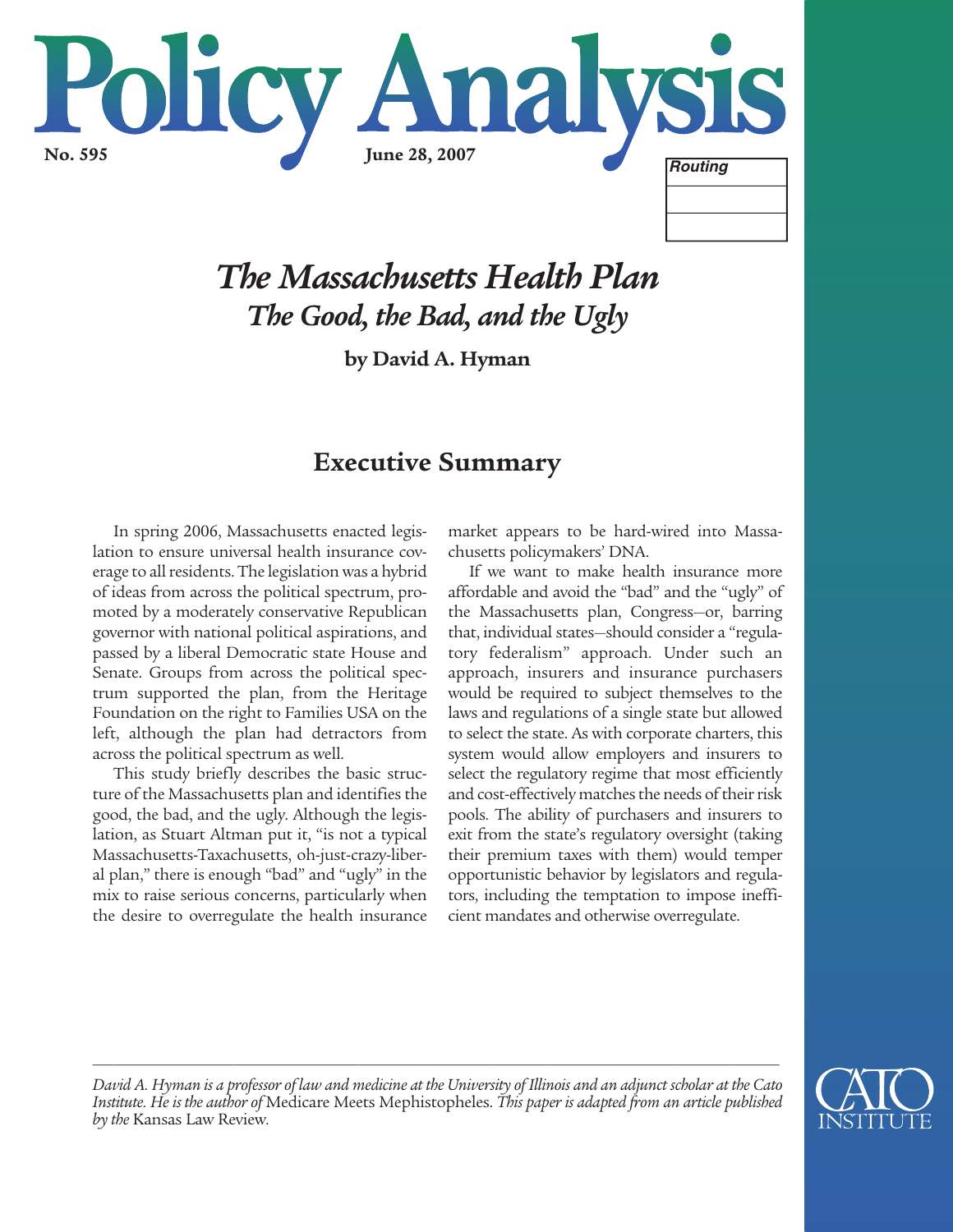**Groups from across the political spectrum, from the Heritage Foundation on the right to Families USA on the left, supported the plan.**

# **Introduction**

Massachusetts is notorious for its left-wing politicians and wacky social policies. It is "viewed by the rest of America as a sort of Marxist redoubt with great seafood."<sup>1</sup> Even its own residents call it "Taxachusetts." That said, the Massachusetts health plan enacted in 2006, as Stuart Altman neatly put it, "is not a typical Massachusetts-Taxachusetts, oh-justcrazy-liberal plan."2 Instead, the plan represents a hybrid approach, incorporating ideas from across the political spectrum.<sup>3</sup> The plan was promoted by a moderately conservative Republican governor with national political aspirations and enacted by a liberal Democratic House and Senate. Groups from across the political spectrum, from the Heritage Foundation<sup>4</sup> on the right to Families USA<sup>5</sup> on the left, supported the plan. To be sure, the plan has detractors across the political spectrum as well.<sup>6</sup>

It is illuminating to view the Massachusetts health plan in light of the classic western *The Good, The Bad, and the Ugly*. <sup>7</sup> I begin by outlining the basic details of the Massachusetts health plan. Then I turn to the "good," the "bad," and the "ugly" of the plan. I conclude by discussing an approach to state-based health care reform more promising than what was wrought in Massachusetts.

# **What's It All About?**

Depending on who's counting, between 7.2 percent and 10.7 percent of the Massachusetts population lacks health insurance.<sup>8</sup> To address this problem, the Massachusetts health plan incorporates an array of elements, the most critical of which are as follows:

- 1. An individual mandate;
- 2. An employer mandate ("pay-or-play"), and a requirement that employers create what is called a Section 125 cafeteria plan;
- 3. A "Connector" through which unin-

sured residents can purchase health insurance; and

4. Subsidies for those with incomes up to three times the federal poverty level.

A brief description of each provision follows.<sup>9</sup> Those wishing more detail can consult other sources, including the Commonwealth's official website for the Connector.<sup>10</sup>

The individual mandate requires all residents of Massachusetts who are 18 or older to purchase health insurance. The Commonwealth sanctions those who do not purchase such insurance via the state income tax. In 2007, the penalty is the loss of the personal income tax exemption—roughly \$220 for an individual and \$440 for a family. In 2008 and thereafter, the penalty (imposed on those for whom coverage is deemed "affordable") is set at half the monthly cost of the lowest-cost health insurance plan within a region for each month without coverage. The Connector Board is responsible for setting the definition of "affordable" and determining which policies meet coverage requirements.

The "pay-or-play" mandate requires that employers who have 11 or more employees and who do not make a "fair and reasonable" contribution to their employees' health insurance must pay an annual fee to the state. An employer makes a "fair and reasonable" contribution when it offers (A) a group health plan and is willing to pay at least a third of the cost of coverage under the plan, or (B) a group health plan in which at least 25 percent of full time employees are enrolled and the employer makes a contribution. If those conditions are not satisfied, the employer must pay a fee (the "fair share contribution"), currently capped at \$295 per employee per year.<sup>11</sup>

The law also requires employers to create a "cafeteria plan," which enables employees to purchase health insurance on a pre-tax basis. Under current law, an individual who obtains health insurance through his employer can do so with pre-tax dollars. Those who obtain coverage in other ways must do so with aftertax dollars, even if they are unable to purchase coverage through their employer, and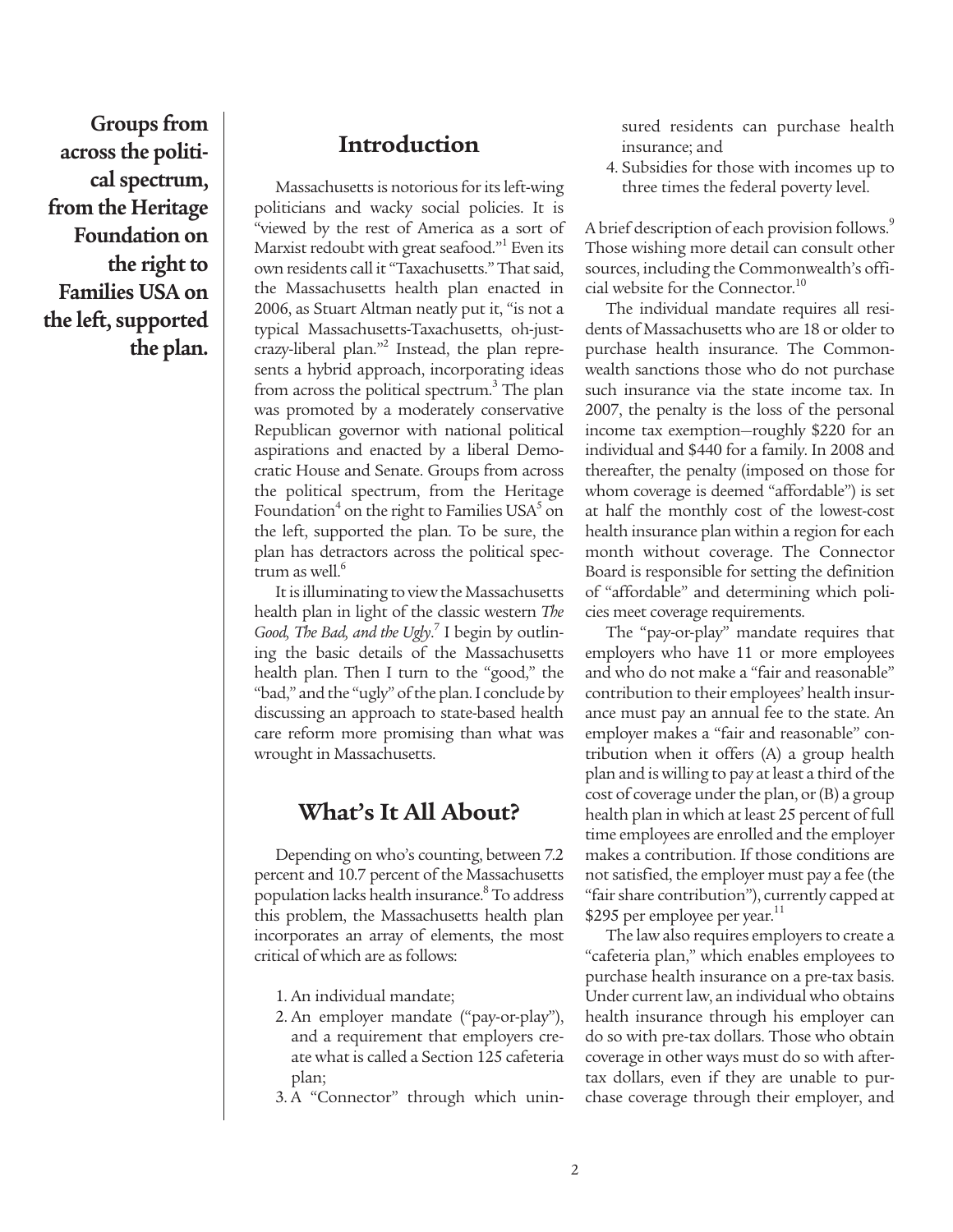even if they are unemployed.<sup>12</sup> This peculiar structure is the source of considerable horizontal and vertical inequity. $13$  The Massachusetts plan attempts to level the playing field, since participation in a cafeteria plan allows participants to receive health insurance (and other qualified benefits) on a pretax basis. Employers that do not offer a cafeteria plan face a "free rider surcharge" that is triggered if the state pays more than \$50,000 for care provided to a firm's employees in any given year.

Health insurance may be purchased through a "Connector," which is designed to replace and supplement the old individual and small group health insurance markets by creating a health insurance exchange. The merger of the individual and small group markets, and a temporary moratorium on additional mandates means that some Massachusetts residents will be able to obtain coverage at lower prices than was previously the case. $14$  However, all the existing mandates were retained, and premiums for those already covered in the small group market are likely to increase by 2-8 percent.<sup>15</sup> The existence of the Connector is also likely to broaden the range of choices available to many individuals, pool the associated risk, and increase the portability of health insurance coverage.

The plan provides sliding scale subsidies to individuals with incomes of up to 300 percent of the federal poverty level (FPL), and individuals with incomes less than 100 percent of the FPL will not have to pay any premiums. In practice, that means that subsidies can be provided well up the income scale, as three times the FPL for a family of four is \$60,000.

# **"The Good"**

#### **The Return of the States**

The most important "good" of the Massachusetts plan is the reemergence of the states as significant policy-setting entities. After eight decades of treating the states as embarrassing impediments to the glorious sweep of federal power, the left has suddenly embraced federalism. (To be sure, they have only done so because they have been unable to enact their preferred policies for the nation as a whole, and they are likely to drop the statebased approach like a hot potato if they can get their way on the federal level—but better late than never, regardless.) Since many states have balanced-budget requirements, and none can print money, it will be interesting to see how these state-based reform strategies are modified when the fiscal reality of their plans slaps reformers in the face. Apart from the Medicaid program, which allows states to externalize at least 50 percent (and, depending on the state, as much as 80 percent) of the cost of Medicaid-based reforms, $16$  states have limited ability to externalize their costs. Though the Medicaid costs internalized by each state are far less than the actual costs, they are still enough to sink the more ambitious plans and to push states to adopt other states' successes and avoid other states' failures. Perhaps the return of the states will mark the return of fiscal rectitude and small (state) government. Hope springs eternal.

#### **Spreading the Tax Preference**

After years of languishing in political obscurity, fixing the tax preference for employer-provided health insurance has surfaced in the past few years as a policy initiative. That tax preference has provoked criticism from across the political spectrum, although there is considerable disagreement on the best way to fix the problem.<sup>17</sup> The President's Advisory Panel on Federal Tax Reform recently recommended that individuals be allowed to purchase health insurance with pre-tax dollars up to a specified amount,<sup>18</sup> and President Bush has proposed a standard deduction for health insurance that would both expand the tax break to all taxpayers and limit the size of the tax break for each taxpayer.<sup>19</sup> In the absence of a political constituency for eliminating the preference entirely,<sup>20</sup> expanding the pool of people receiving a tax break, as Massachusetts did, is an improvement.

**The most important "good" of the Massachusetts plan is the reemergence of the states as significant policysetting entities.**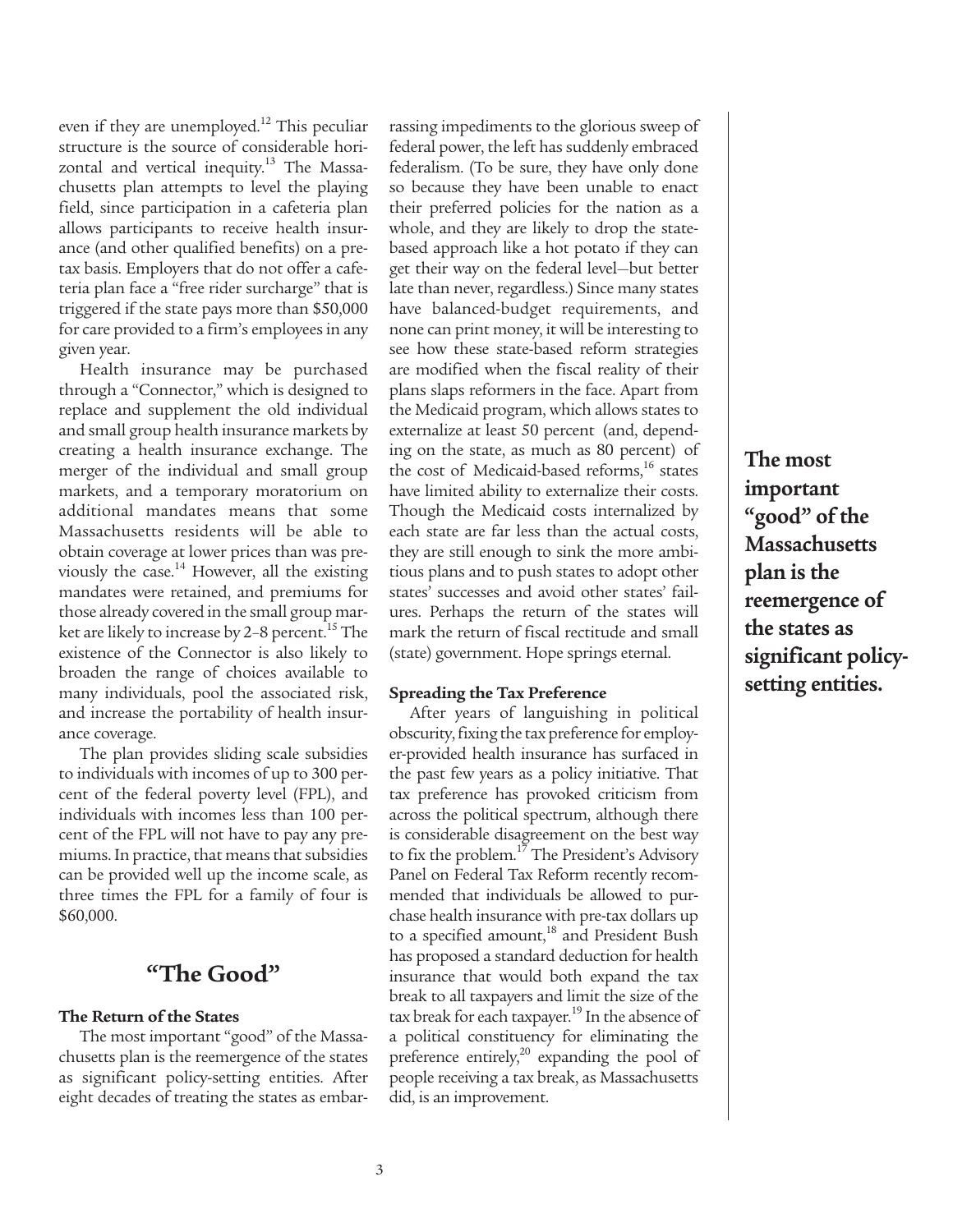#### **Shifting the Focus**

Past debates over the uninsured have emphasized the expansion of governmental programs and the funding of safety net institutions. By focusing instead on making it easier for the uninsured to obtain their own private health insurance, Massachusetts has broken free of that paradigm. Stated differently, Massachusetts is now effectively "subsidizing people, not providers."<sup>21</sup> The combination of broadened use of pre-tax dollars for those currently without employment-based insurance and subsidies for those least able to afford coverage has the potential to expand coverage while avoiding some of the public choice problems associated with the expansion of governmental programs to address the same problem.

# **"The Bad"**

#### **Pay-or-Play: Preempted or Just Counter-Productive?**

The pay-or-play provision faces a significant legal risk of preemption.<sup>22</sup> The federal Employee Retirement Income Security Act, also known as ERISA, generally bars the states from regulating the health benefits offerings of employers who self-fund their health plans. States that want a "pay-or-play" provision without risk of ERISA preemption need to go to Congress and get an exemption. If that approach was good enough for Hawaii, which for many years has been the only state with an employer mandate, it is good enough for the rest of the states.

Unsatisfied with this approach, pay-or-play advocates have sought to amend ERISA to give the U.S. Department of Labor the authority to waive ERISA preemption and thereby allow states to experiment with additional regulations. Advocates of this approach emphasize that they merely seek to force employers not currently providing insurance either to do so, or to pay for the costs purportedly imposed on the state Medicaid program if they do not. Yet in their more candid moments they will admit their broader goals include direct regulation of the terms of coverage offered by selffunded employers, and the imposition of premium taxes on the amounts spent by these employers to provide coverage to their employees. But for the firewall created by ERISA, "pay-or-play" would soon degenerate into "pay or pay."

As if that wasn't bad enough, pay-or-play is based on the same theory as a minimum wage law. If employers aren't paying enough in wages (or providing health coverage for their employees), the government can just force them to increase those wages (or pay for coverage). Everyone will be made better off, and no one will be made worse off. We can vote ourselves rich!

Of course, it doesn't work that way. The predictable adaptive responses by employers will include laying off (or not hiring) employees, and shifting to part-time employees because the cost of the minimum compensation package of full-time employees (wages plus "pay-or-play") exceeds their value to the enterprise. Indeed, a "pay-or-play" mandate is likely to be much more harmful than an increase in the minimum wage, since the costs imposed on employers on the "play" side of the equation will be tied to the rate of health care inflation, instead of the rate of general inflation.

That said, the current Massachusetts "payor-play" structure isn't nearly as counter-productive as the one Massachusetts passed in 1985. That version, which was never implemented, would have required employers with six or more employees to provide health insurance and pay 80 percent of the premium, or be taxed \$1,680 per employee—roughly \$2,900 in 2007 dollars. The cost of the "pay" and "play" options in the current statute are much lower. Moreover, the "pay" option may be cheap enough that employers will simply take \$5 per week out of the raises they were otherwise going to give workers, instead of relocating, firing their least productive employees, or switching to part-timers.

At the same time, it seems unlikely that employers currently offering coverage will drop coverage because they suddenly decide

**There is little or no evidence that pay-or-play will achieve universal coverage.**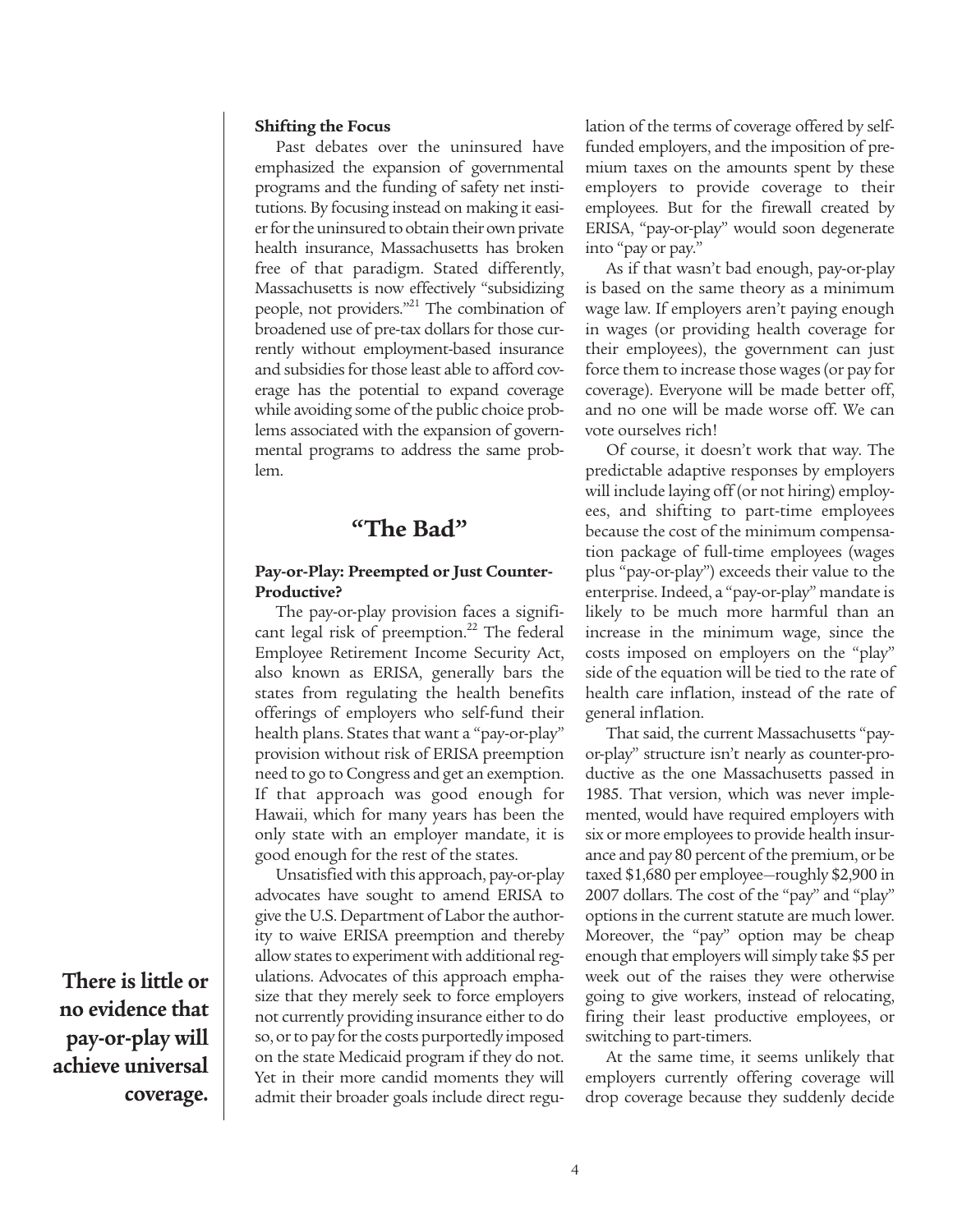they prefer the "pay" option. That's the good part of the bad news. The bad part of the bad news is that the "pay" option is so cheap, it is unlikely to induce employers to offer coverage that are not already doing so. The worst part of the bad news is that some legislators are now keen to increase the cost of the "play" option—by deeming an employer to be in compliance "only if 50 percent of its employees sign up for health coverage, or if the company contributes 50 percent toward an individual premium,"23 which will suddenly make the "pay" option even more appealing.

Finally, there is little or no evidence that pay-or-play will achieve universal coverage. Consider Hawaii, the only state with such a mandate. Almost 30 years after the mandate was enacted, 10 percent of Hawaiians are uninsured—a percentage that is either higher than or comparable to that of Massachusetts.<sup>24</sup> The fact that Hawaii, with several thousand miles of ocean separating it from the nearest alternative location for businesses to relocate, couldn't get to universal coverage using an employer mandate suggests that pay-or-play isn't going to solve Massachusetts's problem.

#### **Will an Individual Mandate Work?**

Many health care reformers want everyone to be insured. An individual mandate certainly sounds like the most direct route to that goal. The sanctions for noncompliance, however, are far too low to encourage the purchase of coverage, even if one ignores the difficulties with enforcement.<sup>25</sup> The sanctions only apply to individuals who file tax returns, and even for those individuals, the sanction is far below the cost of obtaining health coverage. The most optimistic estimate for the cost of coverage through the Connector was \$200 per month, meaning that the plan will threaten taxpayers with a fine of \$200 (first year) or \$1,200 (subsequent years) if they fail to incur a cost of \$2,400. If more recent cost estimates are to be believed (more on this below), the plan will threaten taxpayers with a fine of \$200 in the first year, or \$1,500 in subsequent years, if they fail to incur a cost of \$3,000 or more.

Any bets on the likelihood of this set of penalties increasing the level of coverage in Massachusetts?

Even if the sanction is considerably higher, it is hard to believe an individual mandate will materially increase coverage. Consider automobile liability insurance, where virtually all states impose an individual mandate and back it up with stiff sanctions (e.g., suspension of license, significant fines, and jail time). Automobile insurance is cheaper than health insurance. $^{26}$  Yet 14.2 percent of motorists in the United States are uninsured, as are 6 percent of motorists in Massachusetts.<sup>27</sup> As Figure 1 demonstrates, the state-by-state patterns for those without auto insurance bear an uncomfortable similarity to the patterns for those without health insurance. $^{28}$  Indeed, the lack of auto insurance is so common that many drivers voluntarily buy coverage against a collision with an uninsured motorist, and more than a dozen states require such coverage.

If an individual mandate doesn't work with auto insurance, why should we expect it to work with health insurance?

# **"The Ugly"**

#### **Out-year Costs? What Out-year Costs?**

Massachusetts officials project the health plan will cost approximately \$1.4 billion per year over three years and budgeted no amounts for the fourth year and beyond.<sup>29</sup> According to the Kaiser Commission on Medicaid and the Uninsured, "The state anticipates that no additional funding will be needed beyond three years."<sup>30</sup> Massachusetts plans to raise the \$1.4 billion with a limited amount of new funding (derived from general revenue and employer contributions), but most of the money will come from diverting old funding (federal Medicaid payments previously earmarked for safety net providers and payments by employers to the state uncompensated care pool).<sup>31</sup> Have you ever heard of a government program that spent \$1.4 billion per year for the first three years, and then delivered the same benefits in the fourth year with no addi-

**If an individual mandate doesn't work with auto insurance, why should we expect it to work with health insurance?**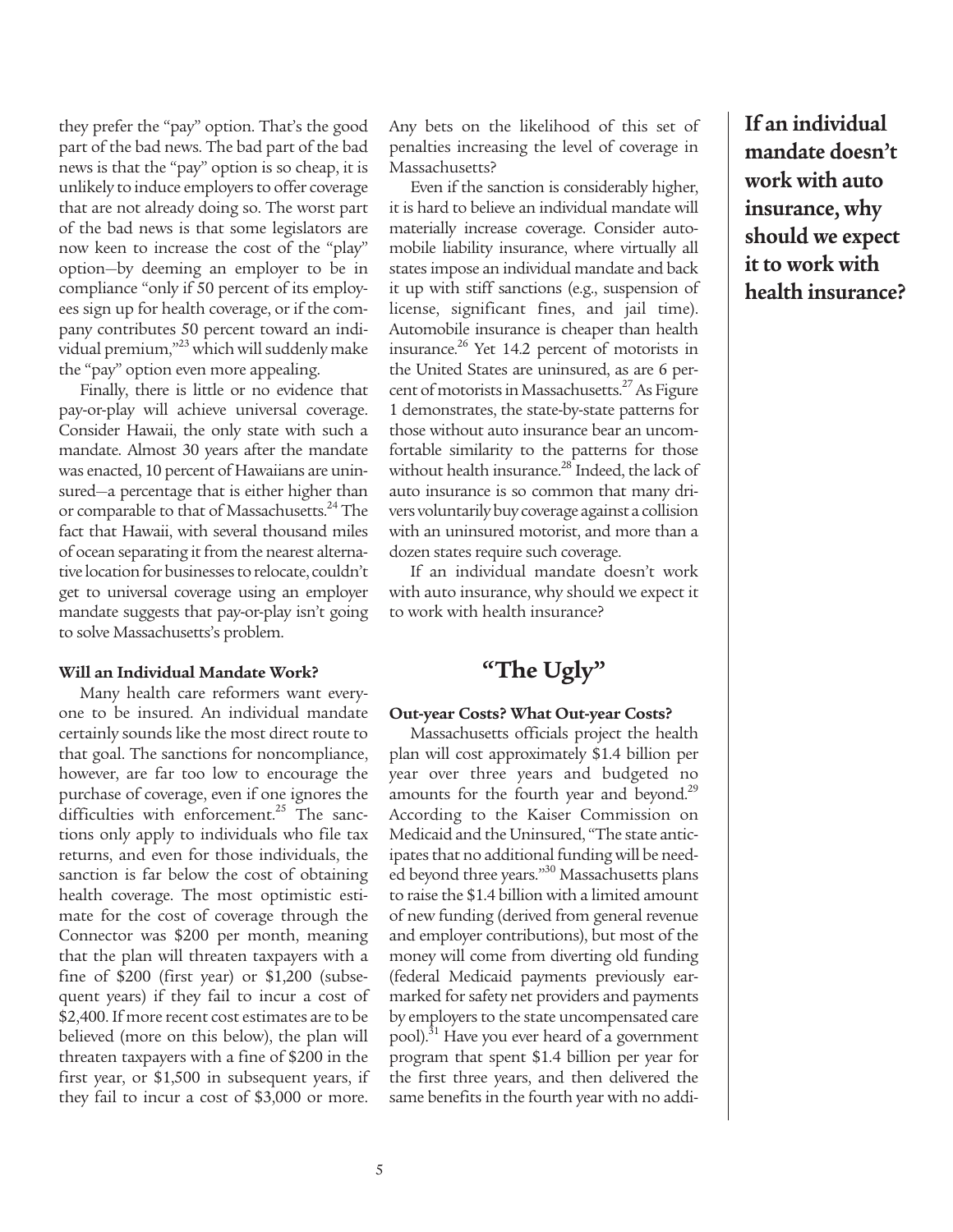**Figure 1 Estimated Percentage of Uninsured Motorists by State, 2004**



Source: Insurance Research Council.

tional funding? Particularly when spending will likely exceed revenue in the third year by almost  $$170$  million?<sup>32</sup> Me neither.

Admittedly, though the out-year finances are ugly, they could be worse. The Massachusetts plan requires no special federal funding above and beyond the \$385 million Massachusetts was already receiving each year in "excess" Medicaid payments to the state's uncompensated care pool. $33$  Other states are seeking sizeable amounts of new federal funding to cover their coverage initiatives, and California is seeking to externalize a substantial majority of the costs of its reform proposal.<sup>34</sup>

Finally, the out-year costs are likely to be large because the Massachusetts plan does nothing to control the cost of health care and health care in Massachusetts is already pricey because of the heavy reliance on teaching hospitals and academic medical centers.

#### **Let's regulate!**

A big part of the reason many people don't have health insurance is that it is too expensive.<sup>35</sup> A big part of the reason why health insurance is too expensive is because of regulation, whether benefit mandates, guaranteed issue, community rating, or restrictions on offering "last year's medicine at last year's prices."<sup>36</sup> Although Massachusetts eliminated some regulations that made the individual and small group markets more expensive than they needed to be, the Connector still retains much of the command-and-control approach to health insurance that helped cause the problem in the first place. Consider a small, but telling example. All policies offered through the Connector have to cover treatment for infertility, including expensive invitro fertilization services.<sup>37</sup> It is hard to conceive—pun intended—of the circumstances where that decision makes any sense whatsoever, apart from its appeal to the naked selfinterest of those providing such services.<sup>38</sup>

When regulators internalize the costs of their decisions, they suddenly become more sensitive to the associated trade-offs. For example, South Carolina passed a law that prohibit-

**The Connector still retains much of the commandand-control approach to health insurance that helped cause the uninsured problem in the first place.**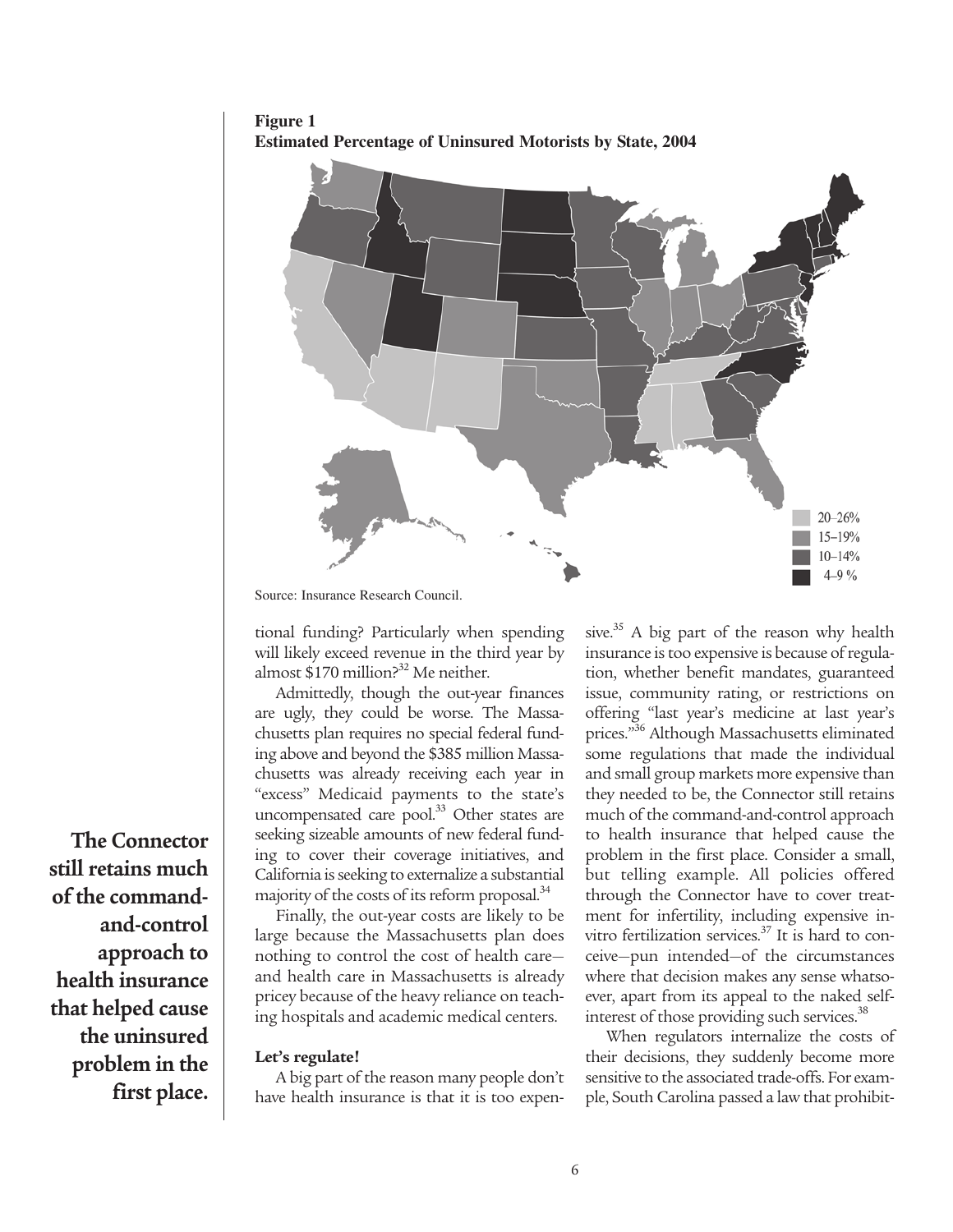ed building on certain beachfront property on grounds that the prohibition was necessary for public safety. The Supreme Court held this law to constitute a taking. $39$  After the Supreme Court's opinion, the bureaucracy charged with enforcing the law—the South Carolina Coastal Council, or SCCC—settled the case by purchasing the two lots in question for \$425,000 per lot plus interest and legal fees. During the years of litigation, the SCCC had consistently claimed that there was a "threat to life and property" if the beachfront lots were built upon. Once it actually owned the lots, however, the bureaucracy underwent a "neck-snapping, intellectual about-face," and concluded that it was "reasonable and prudent" for houses to be built on the lots. $^{40}$  The SCCC ultimately sold both lots to a developer, even though a neighbor had offered \$315,000 for one of the lots, along with a promise not to build on it. Thus, as an owner of the property, the SCCC was unwilling to take a loss to keep one lot unimproved. But as a regulator, it had been perfectly happy to impose a cost more than 10 times as great on the original owner to keep both lots vacant.<sup>41</sup>

In the health care setting, efforts to ban "drive-through deliveries" demonstrate a similar pattern. Prior to the passage of the federal Newborns' and Mothers' Protection Act, 28 states had prohibited insurers from requiring rapid post-partum discharges. Yet 18 of those states excluded Medicaid from the scope of these statutes, and 19 excluded state employees. The only thing these patient populations have in common is that states bear a significant percentage of the cost of providing health care coverage to both of them. Thus, "most state legislatures displayed concern for the plight of women and infants 'victimized' by drive-through deliveries only as long as state governments did not have to foot the bill to fix the problem."<sup>42</sup>

Even if regulators do not internalize their costs, concern about feasibility and public acceptability can force regulators to become more modest about both their means and ends. For example, the Connector board initially proposed to restrict policies with high deductibles

and out-of-pocket limits. Requiring more comprehensive coverage had the predictable effect of increasing the expected cost of qualified coverage well beyond what Gov. Romney and other supporters had promised. According to the *Boston Globe*:

The Connector's policy committee decided in November that the minimum plans should provide comprehensive coverage, including prescription drugs, and hired an actuary to model a minimal plan. It came back with a \$260 average [monthly] premium and a fairly high deductible, which applied to hospital benefits. But when the board sought bids from insurers, many came in substantially higher. A summary prepared by board staff showed monthly premiums ranging from \$250 for a 28-year-old to \$500 for a 56-year-old, which one board member averaged to about \$380.<sup>43</sup>

The *Globe* later reported:

Advocates for the uninsured were stunned at the price, considerably higher than the \$200 estimated by Mitt Romney when he was governor and first proposed universal coverage. A spokesmen for insurers said the requirements were too prescriptive and could undermine the goal of universal coverage.<sup>44</sup>

With the monthly premiums proposed by insurers much higher than expected—indeed higher than was politically feasible given the individual mandate—the Connector Board began reconsidering its requirements. Bowing to the fiscal and political realities, in April 2007 the Connector Board exempted 20 percent of the uninsured from the individual mandate and increased the subsidies to low-income residents who were not exempt.<sup>45</sup> Tellingly, the backers of the Massachusetts plan are no longer promising universal coverage.<sup>46</sup>

What can we learn from this sequence of events? Regulation may be necessary to deal

**The backers of the Massachusetts plan are no longer promising universal coverage.**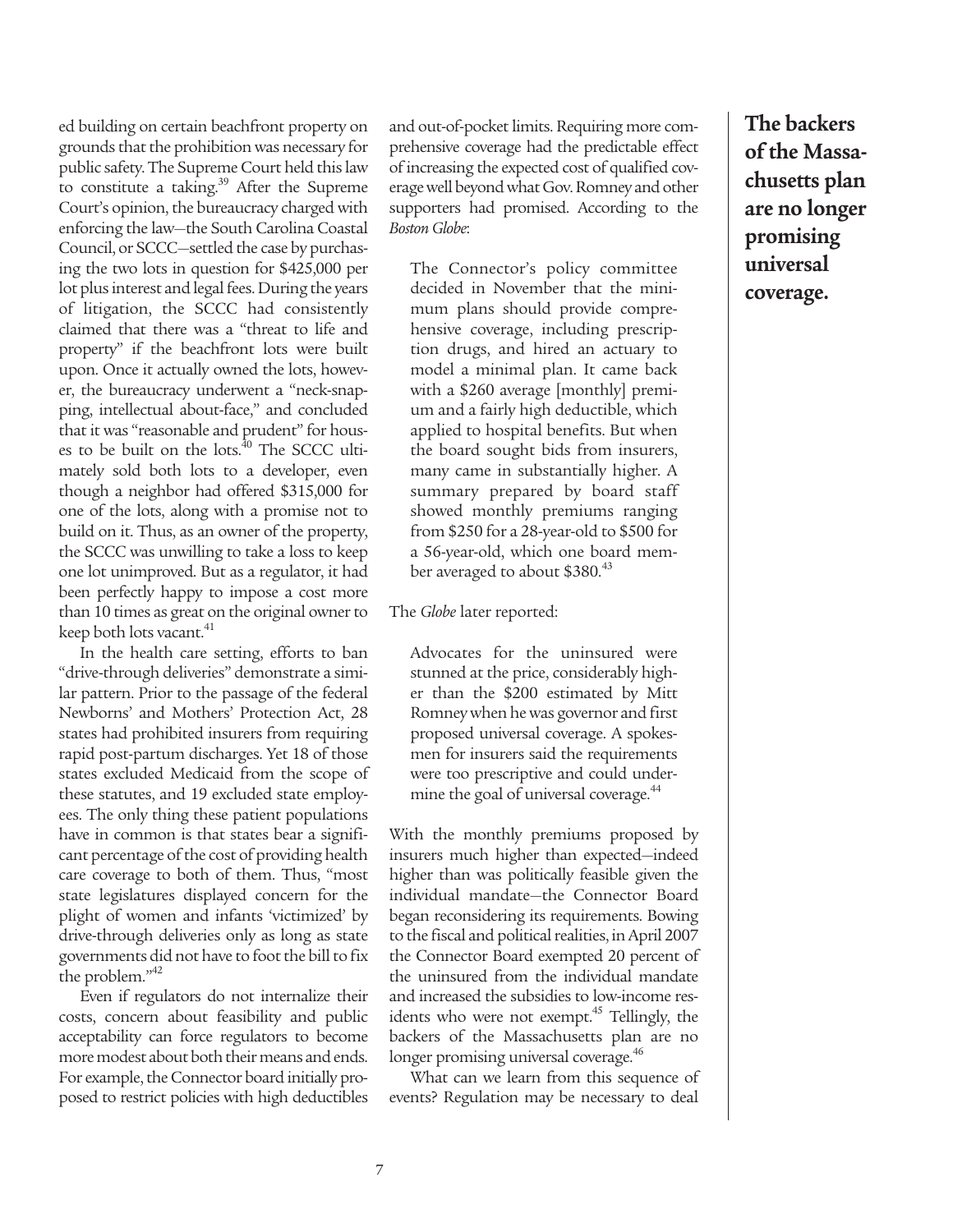with some specific forms of market failure, but it should be enacted only after due consideration of comparative institutional imperfections and the "nirvana fallacy." What Harold Demsetz wrote over 30 years ago still applies to today's health care debates:

The view that now pervades much public policy economics implicitly presents the relevant choice as between an ideal norm and an existing 'imperfect' institutional arrangement. This nirvana approach differs considerably from a comparative institution approach in which the relevant choice is between alternative real institutional arrangements.<sup>47</sup>

Massachusetts appears to be incapable of learning this lesson.

# **Conclusion**

The Massachusetts health plan is a bipartisan success story, although as Sen. Ted Kennedy wryly noted at the signing ceremony, "when you come to a celebration of a signing and Mitt Romney and Ted Kennedy and the Heritage Foundation are all together, it's clear one of us didn't read the bill."<sup>48</sup>

Why did reform take the shape it did in Massachusetts? Massachusetts began with three important advantages in addressing the problems of the uninsured. Compared to the other 49 states, Massachusetts is richer, with a smaller percentage of its population uninsured, and it was already receiving \$385 million per year in "extra" Medicaid funding.<sup>49</sup> Simultaneously, Massachusetts labors under the disadvantage that, compared to 48 of the other 49 states, the health care delivery system in its principal city is overwhelmingly based on an expensive infrastructure of teaching hospitals and academic medical centers. That is an important factor explaining why health care in Massachusetts is so expensive—and the fact that it is so expensive helps explain why a significant percentage of the population is

uninsured. Thus, the delivery-side dynamics compound the regulatory inefficiencies noted previously. The Massachusetts health plan represents an attempt to reconcile these inconsistencies and provide affordable private-sector coverage to those currently without health insurance—an effort spurred by the presidential ambitions of its then-governor, and the imminent loss of its "extra" Medicaid funding.

Will the Massachusetts health plan work? Only time will tell, but there is enough "bad" and "ugly" in the mix to raise serious concerns—particularly when the desire to overregulate the health insurance market appears to be hard-wired into Massachusetts policymakers' DNA.

Where, then, should other states go from here? Regulatory federalism offers one intriguing possibility that turbo-charges the model of the states as laboratories of democracy. $50$ Congress should sweep away the stateimposed trade barriers that forbid individuals and employers from purchasing health insurance from a state other than their own. Barring such federal action, individual states should unilaterally remove their own restrictions on residents purchasing coverage from other states. Doing so would require states to compete for premium tax revenue by providing the most desirable set of health insurance regula $tions.<sup>51</sup>$ 

Eliminating state-specific monopolies for the regulation of health insurance and moving toward a corporate law model would transform the market. It would also relieve the pressure on Congress to enact state-specific ERISA waivers or to regulate health insurance directly. Employers and insurers would be required to subject themselves to the laws and regulations of a single state, but allowed to select the state. As with corporate charters, this system would create a market for regulatory oversight, and would allow employers and insurers to select the regulatory regime that functions most efficiently and cost-effectively matches the needs and preferences of their risk pools. The ability of consumers, employers, and insurers to exit from the state's regulatory oversight (taking

**Barring federal action, individual states should unilaterally remove their own restrictions on residents purchasing coverage from other states.**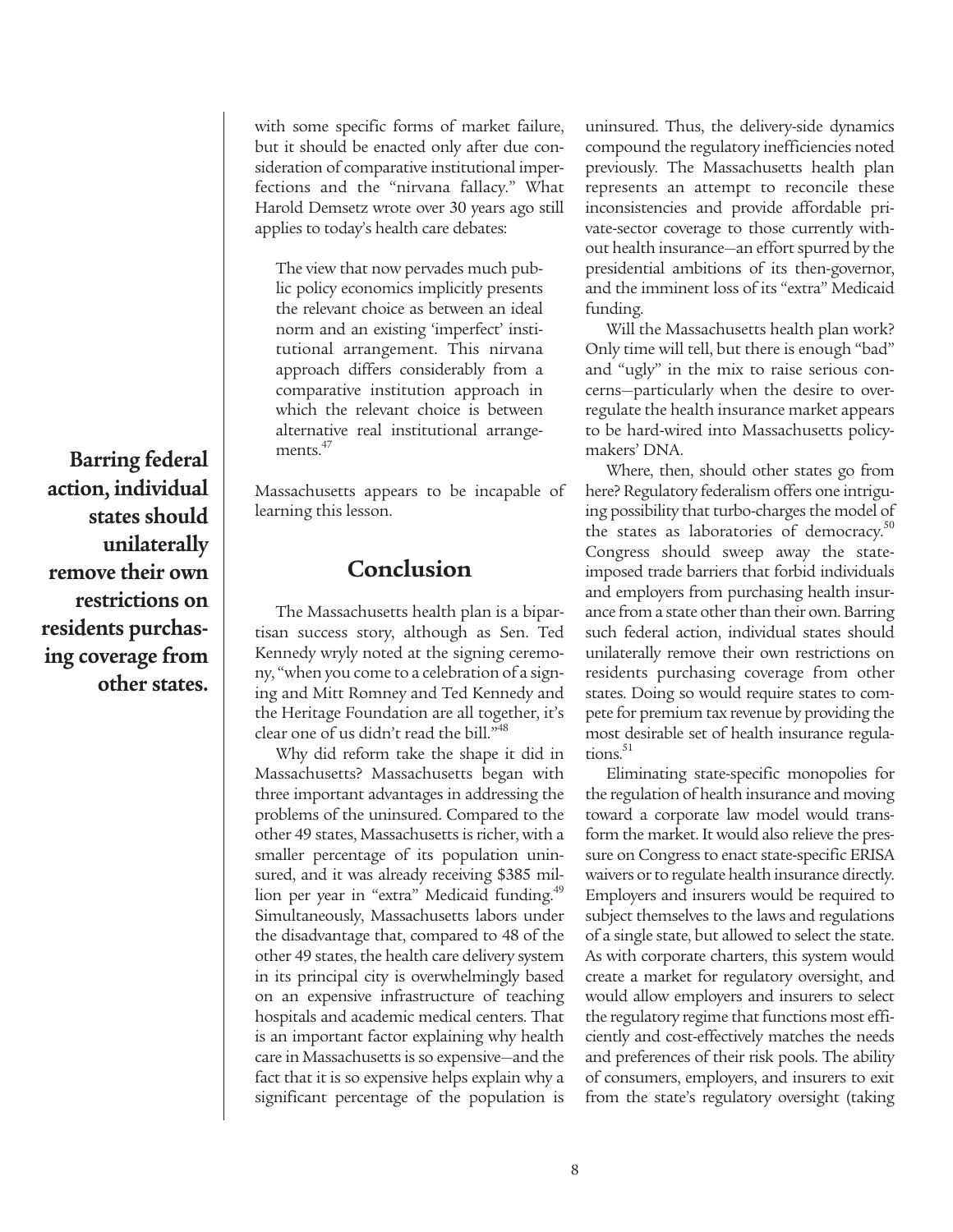their premium taxes with them) would temper opportunistic behavior by legislators and regulators. A race to the bottom would be unlikely because the state's residents would be the first to be affected.

In keeping with the cinematic framework of this paper, in the film *Groundhog Day* Bill Murray is forced to live the same day over and over again. The debate over the uninsured has had a similar feel for several decades, much as Elizabeth Perkins lamented in the film *Big*:

All the same people having all the same discussion. It's like they cloned some party in 1983 and kept spinning it out again and again and again.<sup>51</sup>

If nothing else, Massachusetts has shaken up the monotony of debates over the uninsured, tempting one toward Bill Murray's conclusion at the very end of *Groundhog Day*: "Anything different is good."<sup>53</sup>

## **Notes**

1. Noel C. Paul, "Massachusetts Conservatives," *New Republic*, July 20, 2004, online edition.

2. Quoted in Pam Belluck, "Massachusetts Sets Health Plan for Nearly All," *New York Times*, April 5, 2006.

3. Marilyn Werner Serafini, "The Mass.-ter Plan," *National Journal*, June 9, 2006, online edition. The legislative history for the plan is found at "Health Care Access and Affordability Conference Committee Report" (Affordability Report), April 3, 2006, www. mass.gov/legis/summary.pdf#search=percent22Ma ssachusettspercent20Healthpercent20Carepercent2 0Billpercent22. Other useful sources on the plan include a series of web articles in *Health Affairs*. John E. McDonough et al., "The Third Wave of Massachusetts Health Care Access Reform," *Health Affairs* 25 (2006): 420; John Holahan and Linda Blumberg, "Massachusetts Health Care Reform: A Look at the Issues," *Health Affairs* 25 (2006): 432; Elizabeth A. McGlynn and Jeffrey Wasserman, "Massachusetts Health Reform: Beauty is in the Eye of the Beholder," *Health Affairs* 25 (2006): 447; Tom Miller, "Massachusetts: More Mirage than Miracle," *Health Affairs* 25 (2006): 450; Nancy Turnbull, "The Massachusetts Model: An Artful Balance," *Health Affairs* 25 (2006): 453. Finally, the Policy Council held a panel discussion on health care reform in Massachusetts,

keynoted by Gov. Mitt Romney on September 21, 2006. A transcript of "Health Care Reform: The Massachusetts Model" is available at http://policy council.nationaljournal.com/EN/ForumBriefs/20 0610/ed17dec0-a64d-42c7-8317-4c62af1357cc. htm.

4. Edmund F. Haislmaier, "The Significance of Massachusetts Health Reform," Heritage Foundation WebMemo no. 1035, April 11, 2006; Robert E. Moffit and Nina Owcharenko, "Understanding Key Parts of the Massachusetts Health Plan," Heritage Foundation WebMemo no. 1045, April 20, 2006.

5. Families USA, "Massachusetts Becomes First State to Achieve Near-Universal Health Coverage," press release, April 18, 2006.

6. Arnold Kling, "Bill of Health," *Wall Street Journal*, April 7, 2006; Sally C. Pipes, "Massachusetts Will Fail," USA Today, April, 9, 2006; Michael Tanner, "No Miracle in Massachusetts: Why Governor Romney's Health Care Reform Won't Work," Cato Institute Briefing Paper no. 97, June 6, 2006; J. P. Wieske, "Massachusetts' Health Care Reform Plan: Too Many Sticks; Not Enough Carrots," Council for Affordable Health Insurance's Great State Debate on Health Care Reform, May 2006. At the other end of the political spectrum, see Steffie Woolhandler and David Himmelstein, "Massachusetts Health Reform Bill: A False Promise of Universal Coverage," Physicians for a National Health Program, Resources, April 5, 2006. See also Serafini: "On the left, the AFL-CIO predicts that many low-income people won't be able to afford good insurance, and will get skimpy plans."

7. See also Michael D. Tanner, "Health Care Reform: The Good, The Bad, and the Ugly," Cato Institute Policy Analysis no. 184, November 24, 1992 (using a similar typology to consider the state of health reform proposals in 1992).

8. See Affordability Report (estimating that 550,000 people or 8.6 percent of the Massachusetts population is uninsured); U.S. Census Bureau, *Income, Poverty and Health Insurance Coverage in the United States: 2005* (Washington: Government Printing Office, 2006), p. 27 (estimating that 10.7 percent of Massachusetts population is uninsured); Commonwealth Health Insurance Connector Authority Board of Director Meeting, June 7, 2006. ("In 2004, the Commonwealth's household insurance survey estimated that there were 460,000 people [7.2 percent] in Massachusetts without health insurance"), www. mass.gov/Qhic/docs/HCRnarrativefinal.doc.s

9. The Massachusetts health plan also includes other components. See Affordability Report.

10. The official website of the Commonwealth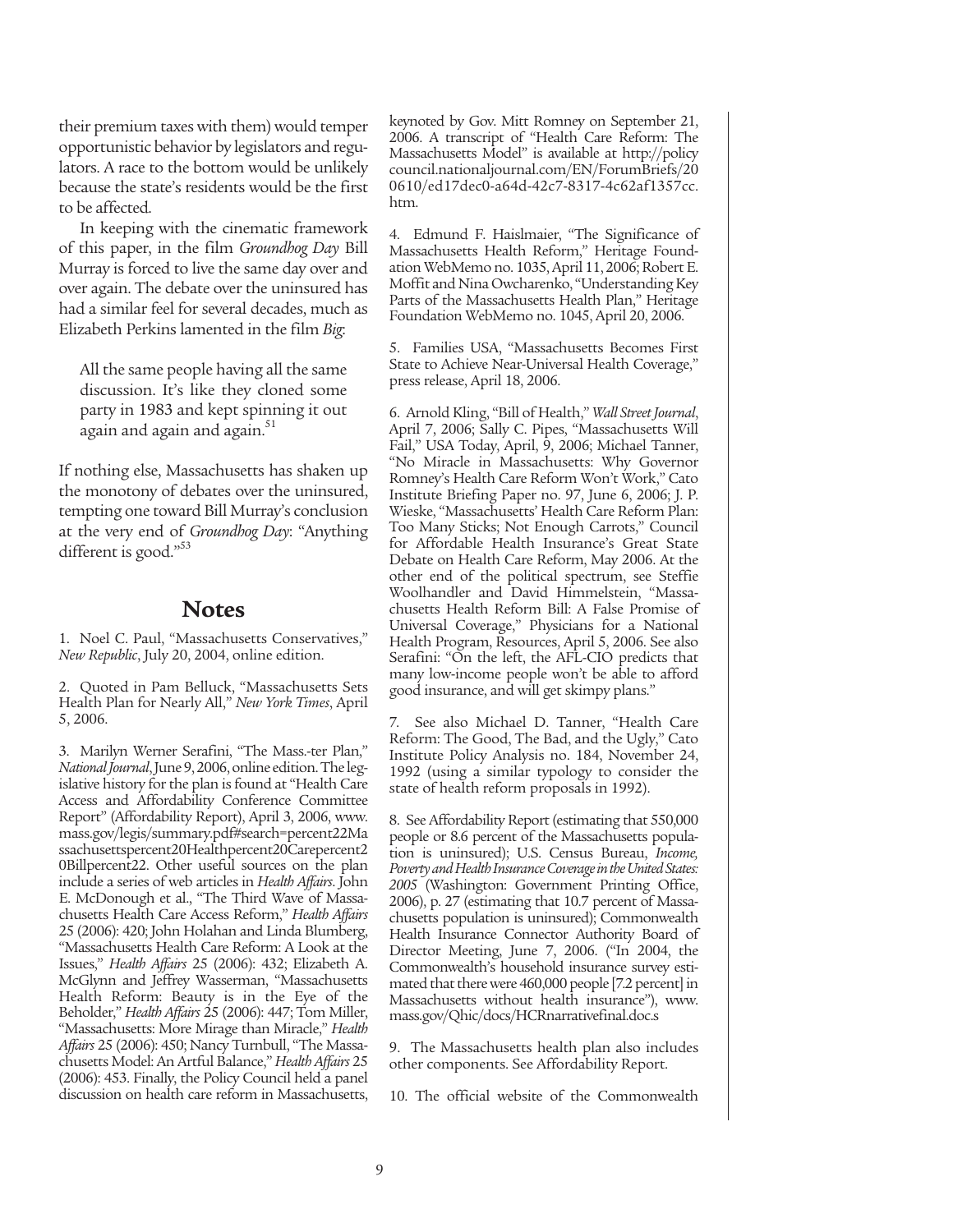Connector, www.mass.gov/?pageID=hichome pa ge&L=1&L0=Home&sid=Qhic. See also Affordability Report.

11. Mass. Gen. Laws ch. 149, § 188(c)(1) (2007). This surcharge is expected to affect approximately 8 percent of the 35,000 Massachusetts companies with more than 10 employees and raise \$26 million. "Massachusetts Proposes Minimum Standard for Employer-Based Care under New Law," *BNA Health Care Daily Report*, July 5, 2006.

12. David A. Hyman and Mark Hall, "Two Cheers for Employment-Based Health Insurance," *Yale Journal of Health Policy, Law, and Ethics* 2 (2001): 23–57. See also Federal Trade Commission and Department of Justice, "Improving Health Care: A Dose of Competition," 2004, chapter 5, pp. 5–6, 11–12; Paul Fronstin, "The Tax Treatment of Health Insurance and Employment-Based Health Benefits," EBRI Issue Brief no. 294, June 2006.

13. Hyman and Hall, pp. 23–57.

14. Affordability Report (projecting a 24 percent drop in non group premium costs). See also Haislmaier (noting insurers can offer innovative coverage options, including HSAs to those purchasing coverage through the Connector).

15. See Michael Tanner, "No Miracle in Massachusetts," pp. 5–6; McDonough et al., pp. 420, 426.

16. And that's before states try to bend the rules. For example, California Gov. Arnold Schwarzenegger proposes to expand Medicaid but have taxpayers in other states pay for more than their allotted 50 percent of the costs, because his reliance on Medicaid provider taxes allows him to pull down more federal dollars than California would put forward. See Michael F. Cannon, "Schwarzenegger's Health-Care Shakedown," *National Review*, online edition, January 22, 2007, www.cato.org/pub\_display.php?pub \_id=7169. The federal government has already taken some steps to restrict the use of provider taxes to further externalize the state's share of the costs of the Medicaid program to the federal fisc. It is likely that a naked grab for more funding by a single state trying to pay for coverage of non-Medicaid beneficiaries would trigger a more extreme response.

17. See David A. Hyman, "Getting the Haves to Come out Behind: Fixing the Distributive Injustices of American Health Care," *Law and Contemporary Problems* 69 (2006): 265 (cataloging different strategies for fixing the tax subsidy).

18. President's Advisory Panel on Federal Tax Reform, "Simple, Fair, and Pro-Growth: Proposals to Fix America's Tax System," 2005, p. 70.

19. See 2007 State of the Union, www.whitehouse.

gov/news/releases/2007/01/20070123-2.html.

20. See Clark C. Havighurst, *Health Care Choices* (Washington: AEI Press, 1994), pp. 102–3 ("capping the tax subsidy is a notion that only a policy wonk could love, a meritorious policy idea with no natural political constituency").

21. Haislmaier.

22. *Retail Industry Leaders Association v. Fielder*, 2007 U.S. App. LEXIS 920 (4th Cir. 2007).

23. See Jeffrey Krasner, "Business Leader Suggests Health Law too Easy on Firms," *Boston Globe*, February 2, 2007.

24. Belluck.

25. For more on the predictable difficulties with enforcing the Massachusetts plan, see Michael Tanner, "No Miracle in Massachusetts," pp. 4–5.

26. This is true across the entire population, but age variation in pricing complicates matters. Health insurance for young adults is cheap (or would be in the absence of community rating), whereas auto insurance for the young is quite expensive.

27. Insurance Research Council, "IRC Estimates More than 14 Percent of Drivers Are Uninsured," news release, June 28, 2006.

28. Ibid.

29. See McDonough et al., p. 425.

30. See Kaiser Commission on Medicaid and the Uninsured, "Key Facts: Massachusetts Health Care Reform Plan," April 2006, p. 2.

31. Ibid., p. 2.

32. Ibid., p. 2.

33. See Haislmaier; and Belluck.

34. See Robert Pear and Raymond Hernandez, "States and U.S. at Odds on Aid for Uninsured," *New York Times*, February 12, 2007, p. A1; Ricardo Alonso-Zaldivar, "Schwarzenegger's Healthcare Reform Proposal Could Conflict with Bush's Aim to Balance Federal Budget," *Los Angeles Times*, January 30, 2007; Cannon.

35. Hyman, "Getting the Haves to Come out Behind," p. 265; Hyman and Hall, pp. 23–57.

36. Hyman, "Getting the Haves to Come out Behind," p. 265 ("government action generally favors the concentrated interests of incumbent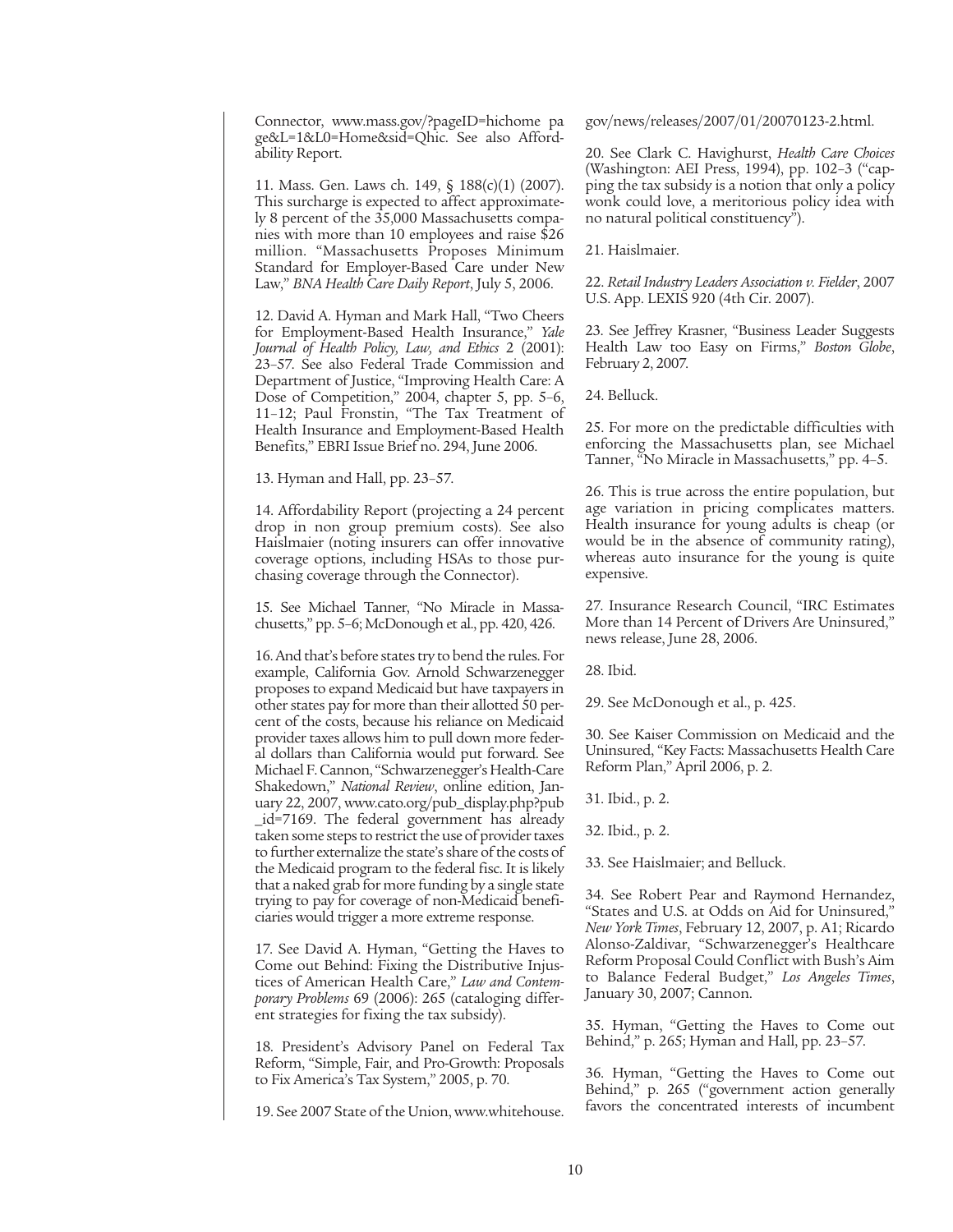providers and hurts, rather than helps, consumers.")

37. "Health Care Reform: The Massachusetts Model."

38. This problem has repeatedly plagued the process of mandating benefits at the federal and state levels. See generally David A. Hyman, "Regulating Managed Care: What's Wrong with a Patient Bill of Rights," *Southern California Law Review*73 (2000): 221; Hyman, "Getting the Haves to Come out Behind."

39. *Lucas v. South Carolina Coastal Council*, 505 U.S. 1003 (1992).

40. See Gideon Kanner, "Not with a Bang, but a Giggle: The Settlement of the *Lucas* Case," in David L. Callies, ed., *Takings: Land-Development Conditions and Regulatory Takings after Dolan and Lucas* (Chicago: American Bar Association, 1996).

41. Ibid.

42. David A. Hyman, "Drive-Through Deliveries: Is Consumer Protection Just What the Doctor Ordered?" *North Carolina Law Review* 78 (1999): 5, 25–26; See also David A. Hyman, "What Lessons Should We Learn from Drive-Through Deliveries?" *Pediatrics* 107, no. 2 (2001): 406.

43. Alice Dembner, "Universal Plan Can Cost Under \$300, Insurers Say," *Boston Globe*, February 5, 2007.

44. Alice Dembner, "Sticker Shock for State Health Care Plan," *Boston Globe*, January 20, 2007. 45. Alice Dembner, "Health Plan May Exempt 20% of the Uninsured," *Boston Globe*, April 12, 2007; Julie Appleby, "Mass. Health Plan Finds Cost Is Too High for 20% of People," *USA Today*, April 13, 2007.

46. Alice Dembner, "Health Plan May Exempt 20%."

47. Harold Demsetz, "Information and Efficiency: Another Viewpoint," *Journal of Law and Economics* 12 (1969): 1

48. Quoted in "Health Care Reform: The Massachusetts Model."

49. *See* Christopher Rowland, "Mass. Health Plan Seems Unlikely to be U.S. Model: Demographics in State's Favor," *Boston Globe*, April 14, 2006; McDonough et al., p. 430.

50. *See New State Ice Co. v. Liebmann*, 285 U.S. 262 (1932) ("it is one of the happy incidents of the federal system that a single courageous State may, if its citizens choose, serve as a laboratory; and try novel social and economic experiments without risk to the rest of the country").

51. *See* Michael F. Cannon and Michael D. Tanner, *Healthy Competition: What's Holding Back Health Care and How to Free It* (Washington: Cato Institute, 2005), pp. 115–16.

52. 20th Century Fox, *Big* (1988).

53. Columbia Pictures, *Groundhog Day* (1993).